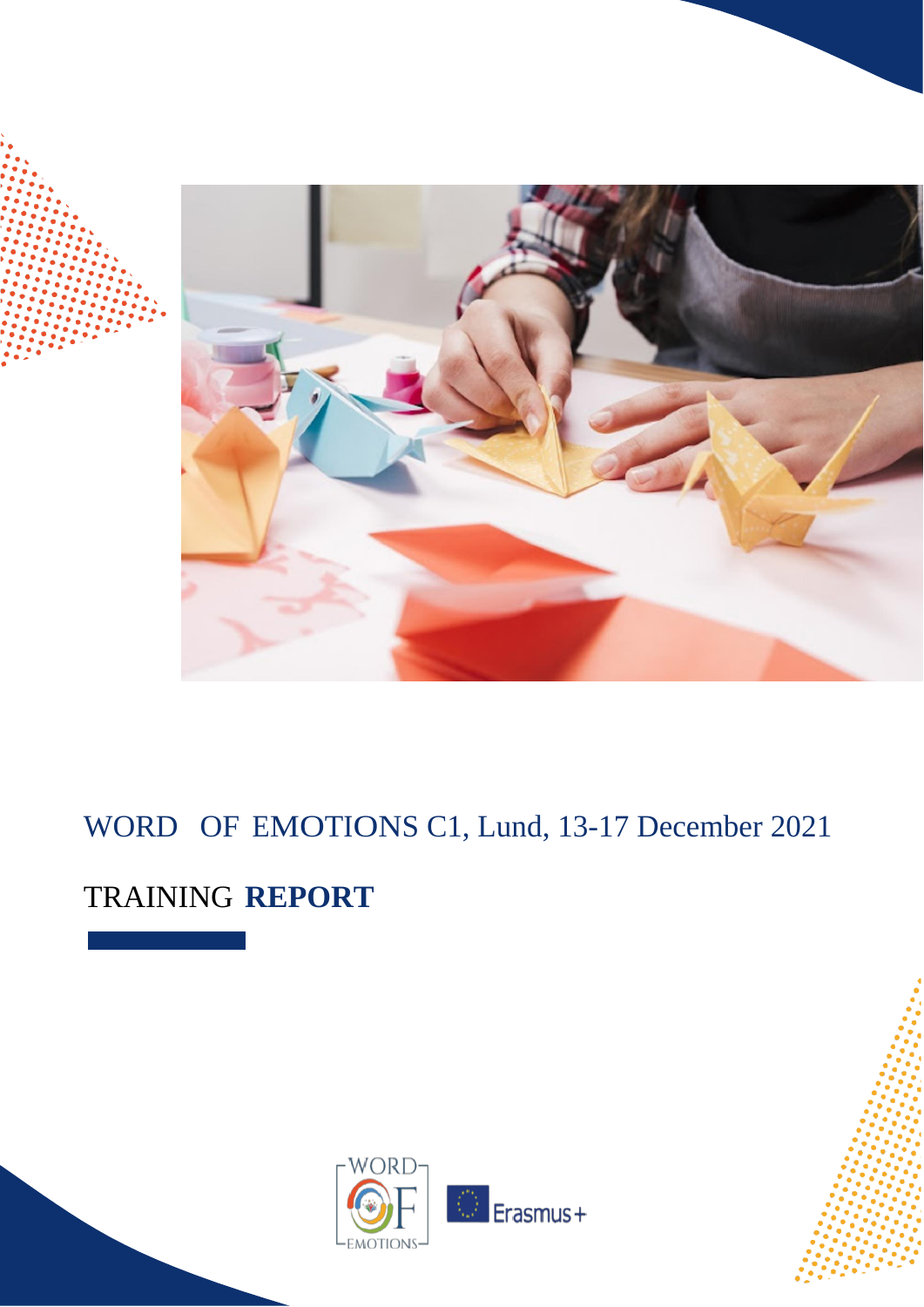

On the 13th to the 17th of December, we had the pleasure to host the Word of Emotions training for AGIFODENT participants.

On the first day we had an event where the partners participated in activities that were led by Necmettin the Founder of Mobilizing expertise.The river of life was led by Karen Self one of the project managers at Mobilizing Expertise.

2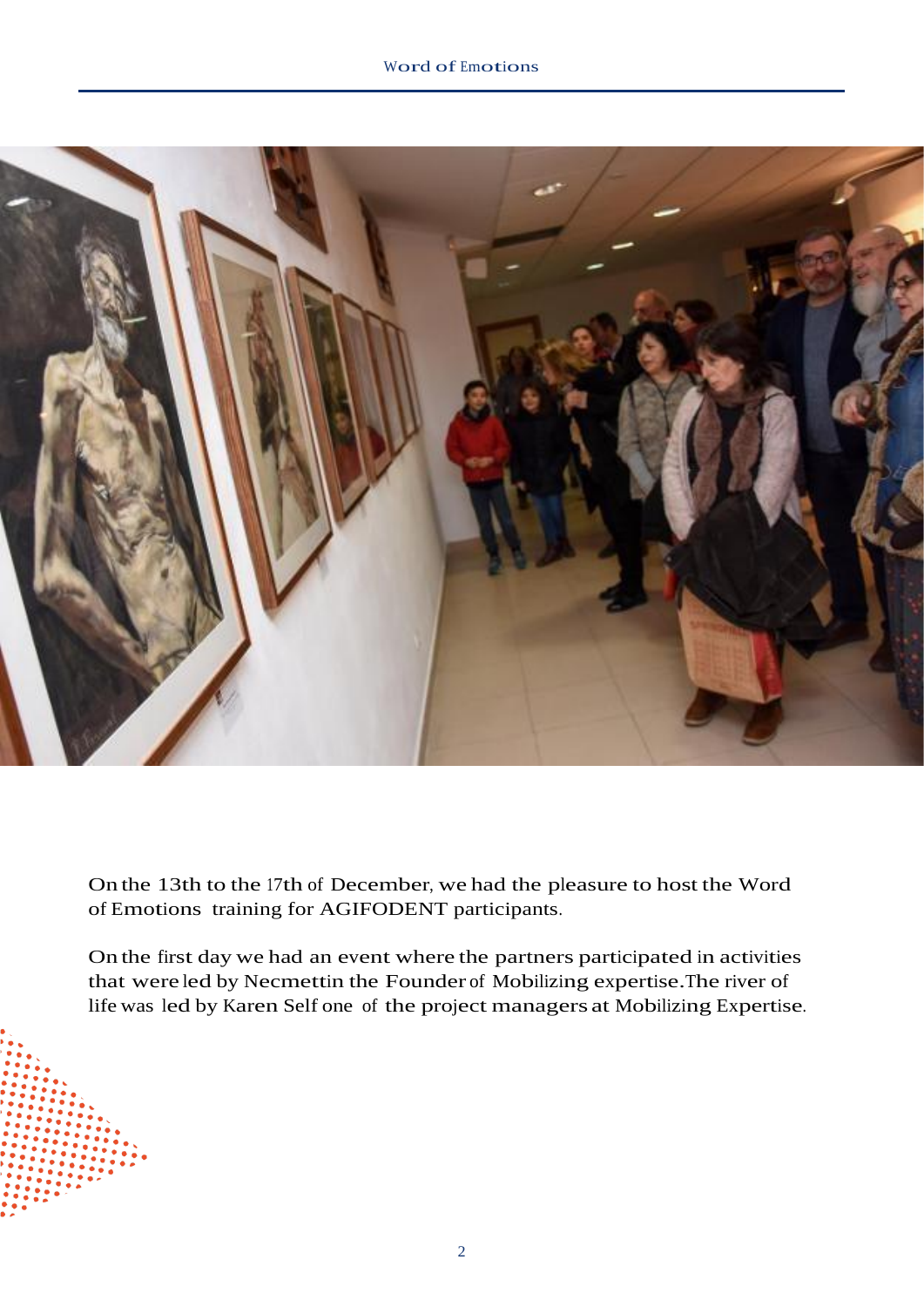#### **FIRST DAY :**

#### **River of Life**

The River of Life exercise is designed to help people to reflect and discover different elements of your life. It is composed of different steps:

## Reflect

Participants were asked to reflect on the course of their life. To think about important events, milestones, memories and people in their life.

They should also think about the shape of your river if your life was a river. Where are the bends, turns? Was your journey smooth or rough.

Are there rock boulders – obstacles, difficulties or life altering moments in your life. Are there points where your river flows more powerfully or slower.

#### Frame

This is where you draw your river and label and place both the big, memorable huge moments in your life that are part of you and that shapes you to the person you are whether it be good or bad.

### Guide

Think about the personsin your life that are a part of the journey Have there been significant losses or additions to your life what groups or communities have played a role in your life?

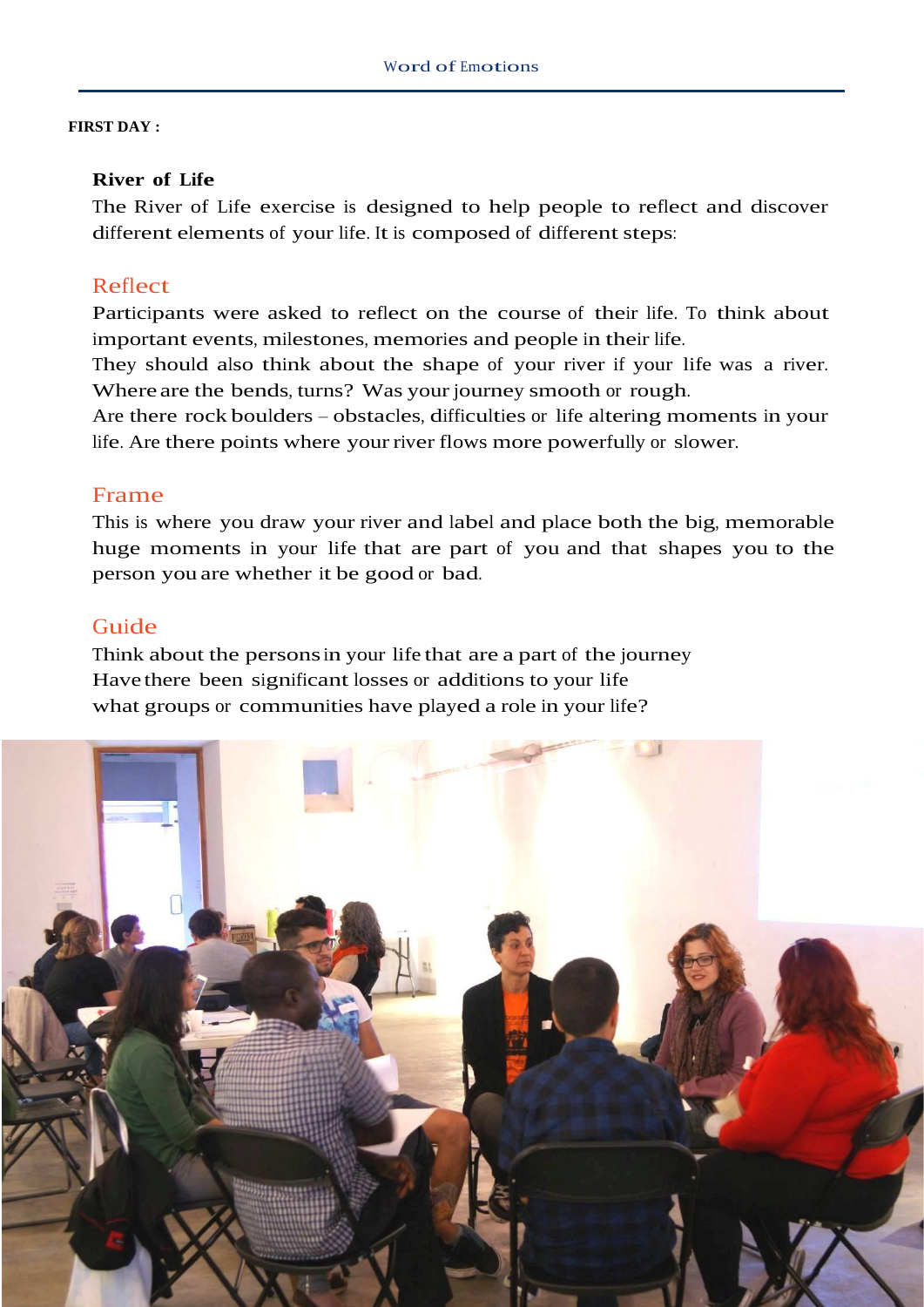# Contextualize

Here you are reflecting again on your life's journey using words, symbols representations, pictures to show yourlife in the picture.

# Evaluate

Using words depict or tell your life story using your river of life in front of you. You can make adjustments if needed anywhere along your river while you are sharing your River of life.



### **The Second Day**

Mask making

The other workshop was the Mask making which was led by Necmettin Maletti. The aim of this workshop was to have a creative way to express persons emotion on a mask. This activity also allows participants to be creative and gain the confidence to express them self and how they see others through the anonymity of the masks

# **Emotional Intelligence**

We discussed ´Emotional Intelligence´´ which Sandra Lamptey coordinated. s. The participants were thrilled with the knowledge they acquired from the workshop session and planned to use the information they received.

The topic discussed enabled the participants to understand how other people feel and react when their emotions are high and willing to assist people and treat others with respect and dignity.

**After these workshops there was a tour of Lund. The tour was led by Karen Self who gave historical and fact about the city of Lund and Sweden. The tour included some of the most famous monuments and buildings in Lund such as the Lund Cathedral, Lund University and different museums.**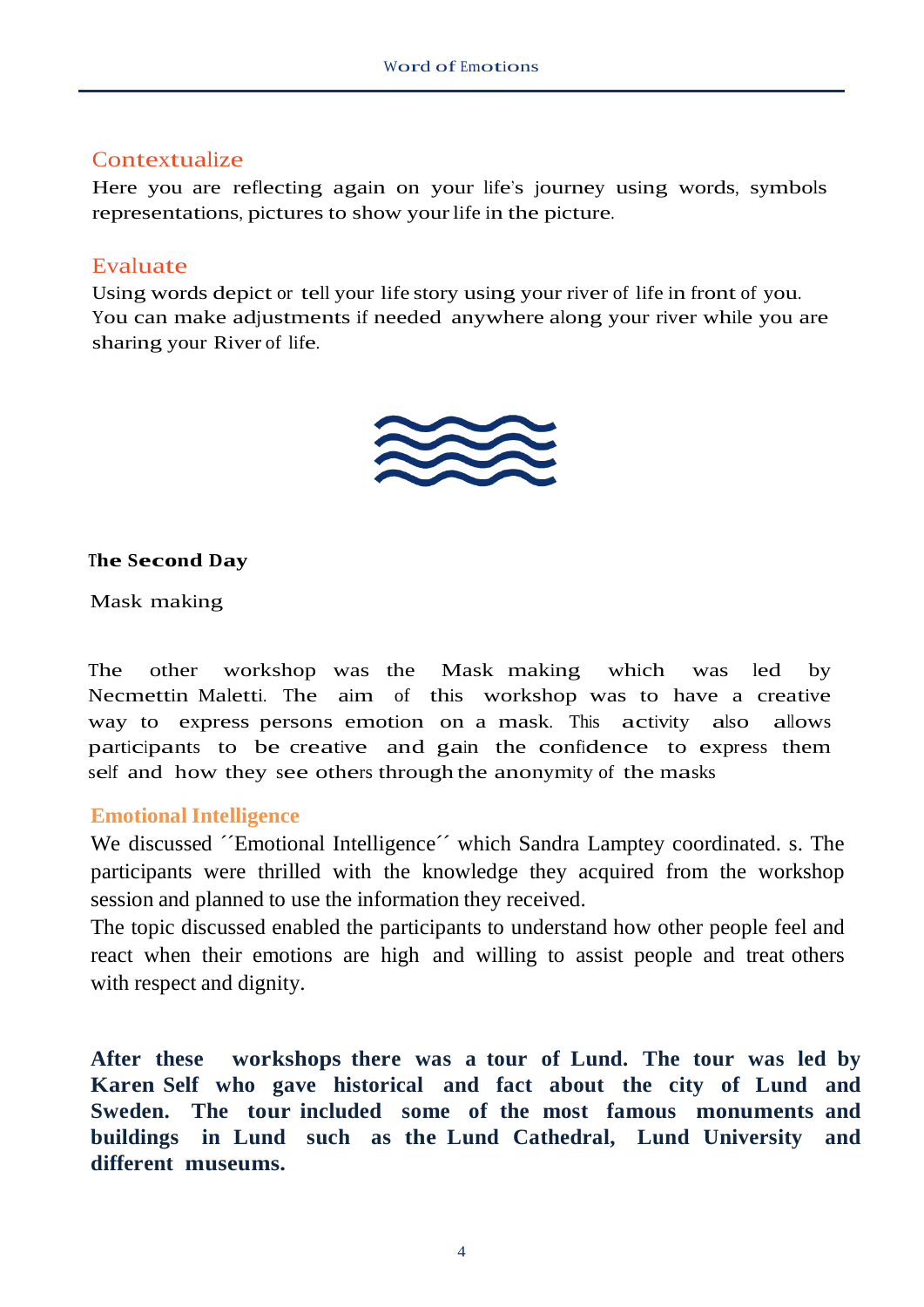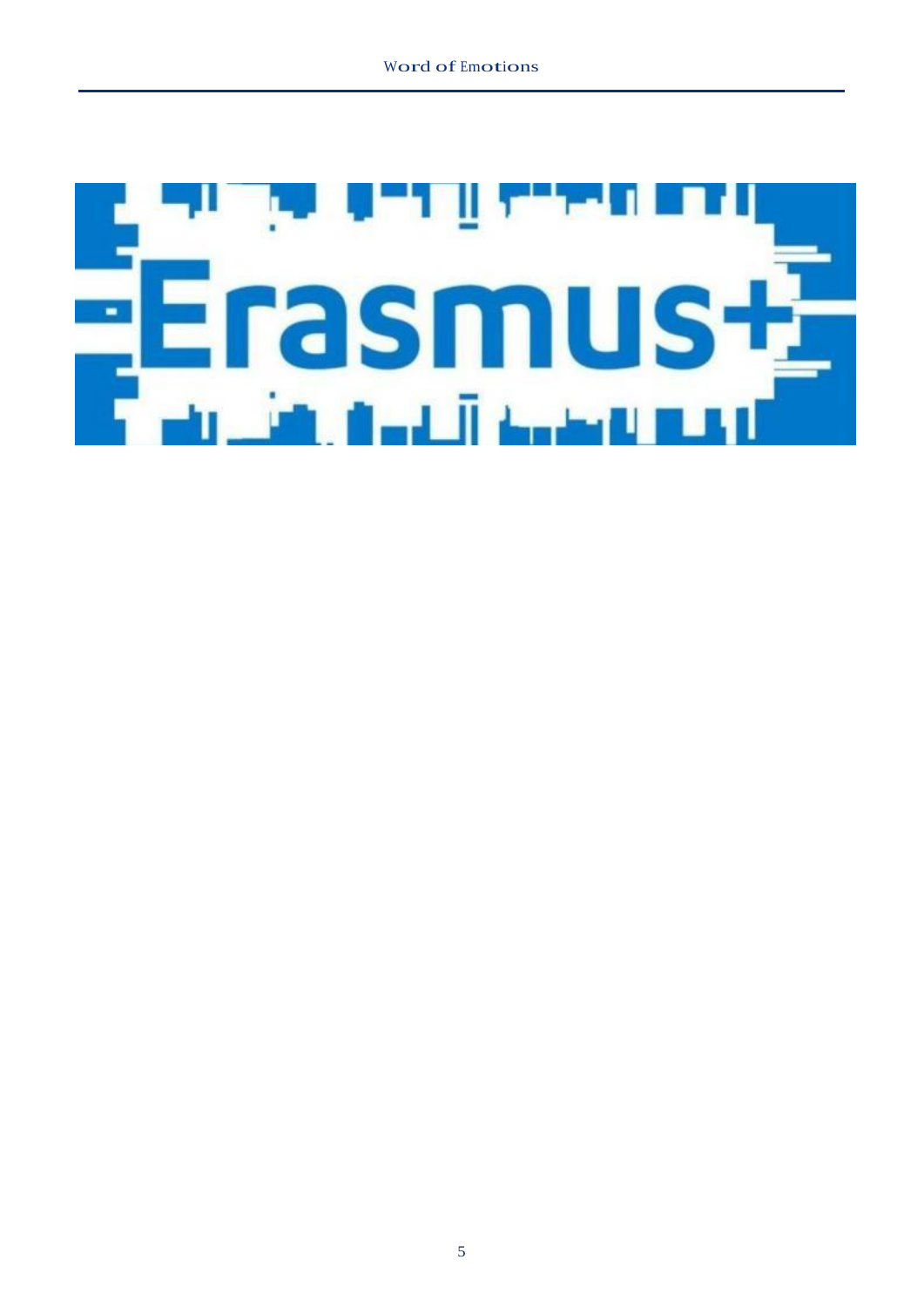## **3rd Day:**

## AGE OF EMOTION

For this part of the week, we worked on the impact of the age on the emotion changes.

Based on the World Coffee activity, the purpose of the workshop was to lead them in a deep reflexion around <sup>3</sup> main topics answering why and how our emotions change and how understanding this two first aspects can help us to manage our emotions in a day life.

All the groups worked around ten minutes on each question, answering according to the previous answers given by the other groups. Thanks to that, they could learn from others point of view and add their own. At the end, we discuss and exchange our different but complementary visions around the potential factors causing a change of emotion perception, interpretation and expression over the life course, the difference between our management of complex emotions when we are a kid and an adult as admiration or empathy for instance and to finish, which levers our comprehension of emotions can give usto get the best version of ourselves.

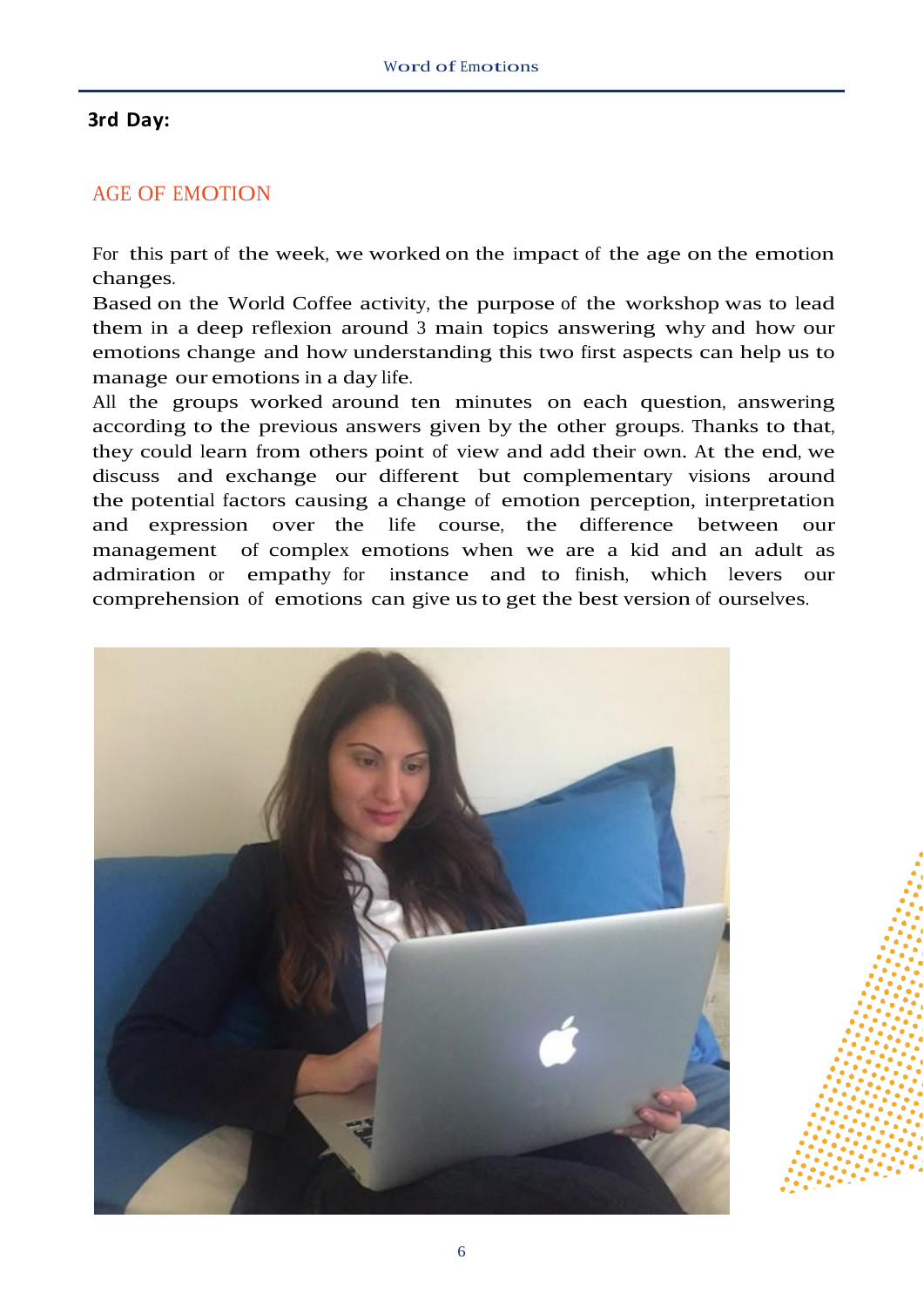# **4-th day** : COGNITIVE BIAS AND EMOTIONS

Our cognitive biases come from all our past life. We get them from our experiences, education, culture, religion, social circle, social or political situation in our country and so much other sources. Theses biases make our own reality and create our subjective point of view. Because of them, we all react differently face to a similar situation. Based on that reaction, we feel of course emotions and we do express different emotions and with different intensity as well.

To show them how our believes and principals coming from our biases can change our reality, we asked them to work on a contentious tale, read it and try to range the characters from the guiltiest to the most innocent. At first glance, this activity looks easy, but it is not. At the end, working in group and sharing their own list, nobody had the same point of view, but everybody was certain to have the right result. Then, the participants tried to find a common list debating and sharing their personal feelings about the story. At that time, all of them understood how all our emotions and reactions can be influenced by our cognitive biases.